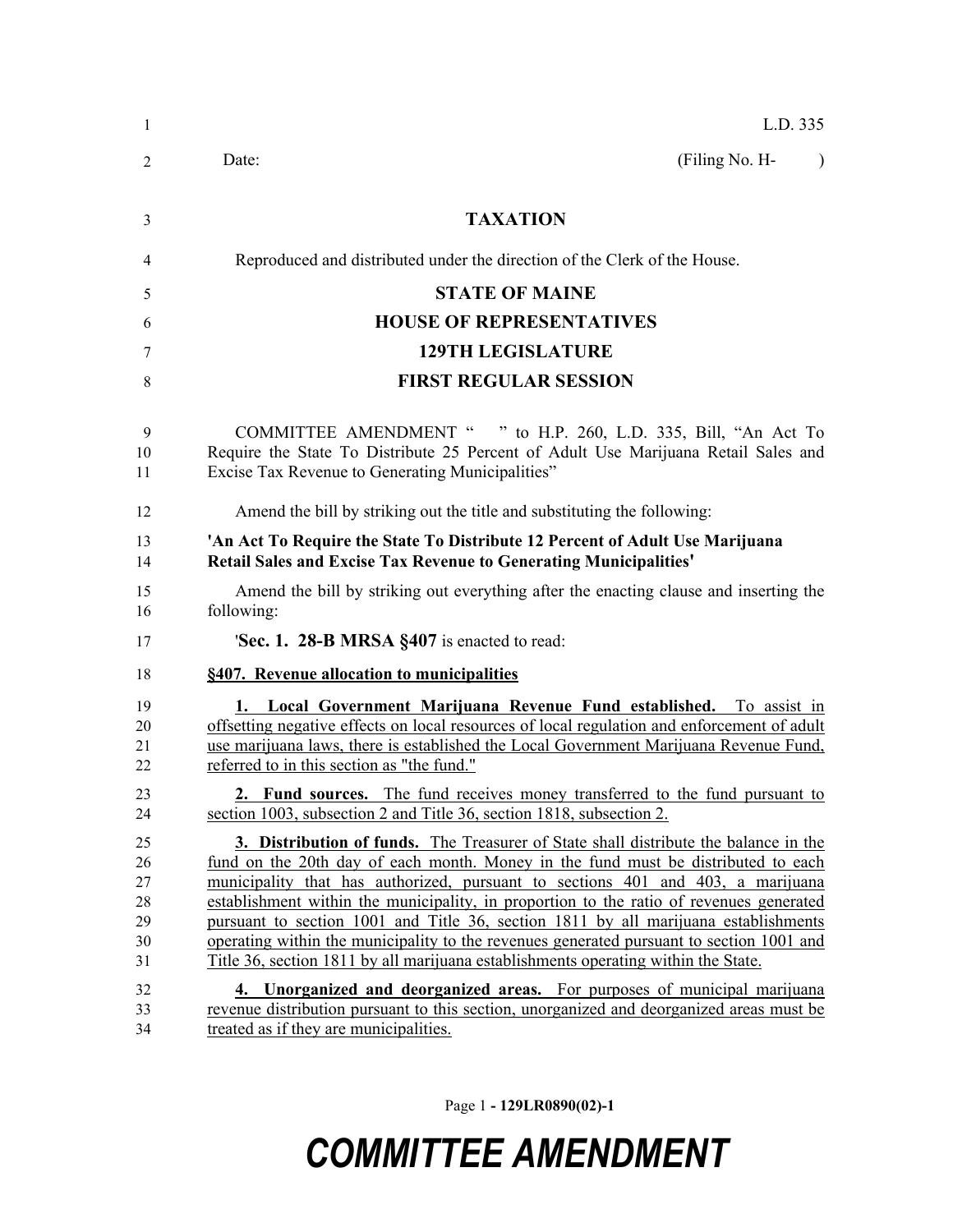**Sec. 2. 28-B MRSA §1003,** as enacted by PL 2017, c. 409, Pt. A, §6, is repealed and the following enacted in its place:

- **§1003. Application of excise tax revenue**
- All excise tax revenue collected by the department on the sale of adult use marijuana pursuant to this subchapter must be deposited into the General Fund, except that, on or before the last day of each month, the department shall transfer:

 **1. Adult Use Marijuana Public Health and Safety Fund.** Twelve percent of the excise tax revenue reported to the department as due during the preceding month pursuant to this subchapter to the Adult Use Marijuana Public Health and Safety Fund established under section 1101; and

 **2. Local Government Marijuana Revenue Fund.** Twelve percent of the excise tax revenue reported to the department as due during the preceding month into the Local Government Marijuana Revenue Fund established under section 407 calculated after the transfer pursuant to subsection 1 and after the subtraction of the costs of the department in administering this subsection. For the purposes of this subsection, "costs of the department in administering this subsection" means, for each month in the 12-month period after the effective date of this section, the actual and anticipated cost to the department of administering this subsection and, in all subsequent months, the previous month's actual cost of administering this subsection.

 **Sec. 3. 36 MRSA §1818,** as enacted by PL 2017, c. 409, Pt. D, §4, is repealed and 21 the following enacted in its place:

**§1818. Tax on adult use marijuana and adult use marijuana products**

 All sales tax revenue collected pursuant to section 1811 on the sale of adult use marijuana and adult use marijuana products must be deposited into the General Fund, except that, on or before the last day of each month, the State Controller shall transfer:

 **1. Adult Use Marijuana Public Health and Safety Fund.** Twelve percent of the sales tax revenue reported to the State Tax Assessor as due during the preceding month pursuant to section 1811 to the Adult Use Marijuana Public Health and Safety Fund established under Title 28-B, section 1101; and

 **2. Local Government Marijuana Revenue Fund.** Twelve percent of the sales tax revenue reported to the State Tax Assessor as due during the preceding month pursuant to section 1811 to the Local Government Marijuana Revenue Fund established under Title 28-B, section 407 calculated after the transfer pursuant to subsection 1 and after the subtraction of the costs of the State Tax Assessor in administering this subsection. For the purposes of this subsection, "costs of the State Tax Assessor in administering this subsection" means, for each month in the 12-month period after the effective date of this section, the actual and anticipated cost to the State Tax Assessor of administering this subsection and, in all subsequent months, the previous month's actual cost of administering this subsection.

 **Sec. 4. Appropriations and allocations.** The following appropriations and allocations are made.

Page 2 **- 129LR0890(02)-1**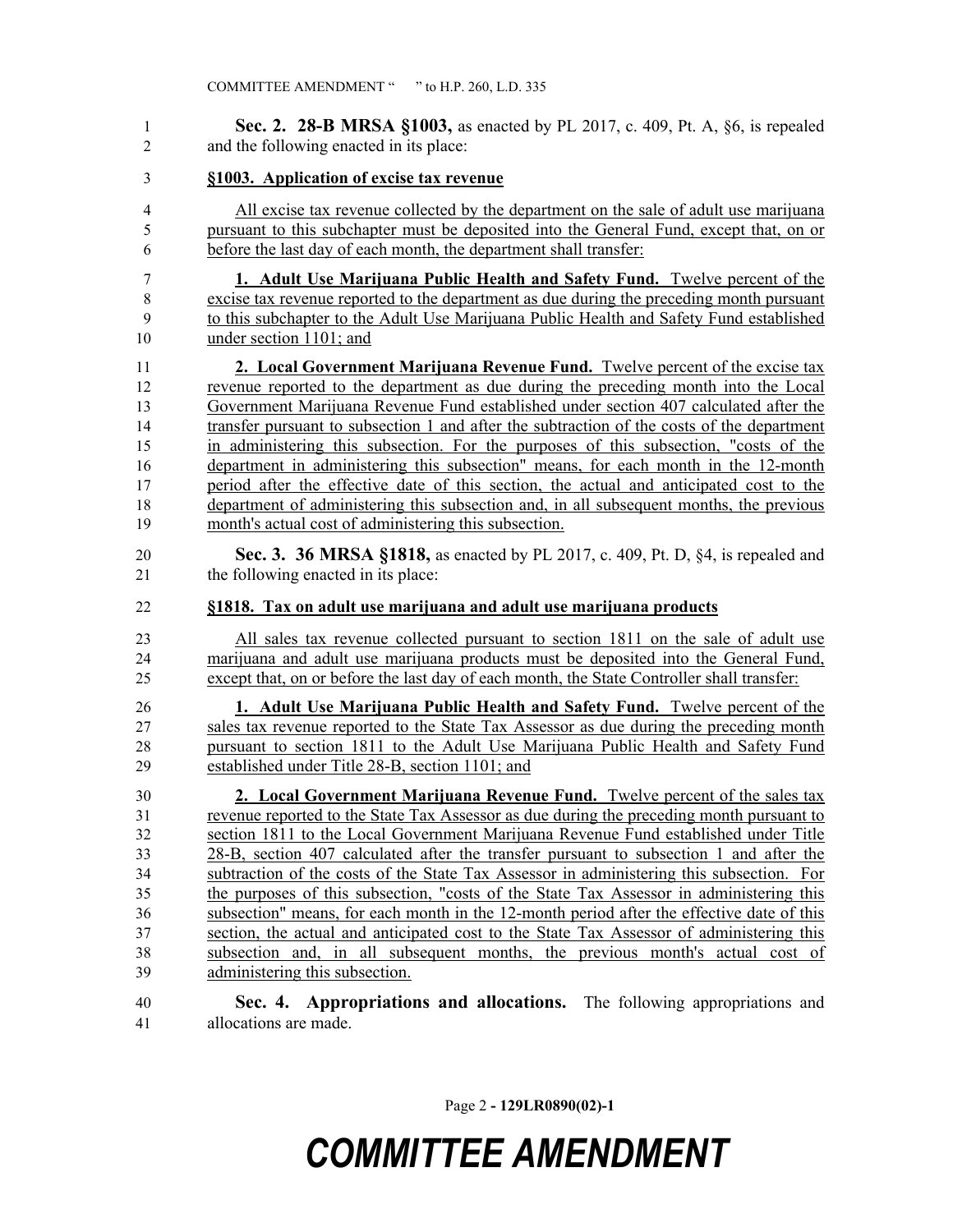COMMITTEE AMENDMENT " " to H.P. 260, L.D. 335

#### **ADMINISTRATIVE AND FINANCIAL SERVICES, DEPARTMENT OF**

### **Local Government Marijuana Revenue Fund N326**

 Initiative: Provides allocation to distribute funds to municipalities to assist in offsetting negative effects on local resources of local regulation and enforcement of adult use marijuana laws.

| -6 | <b>OTHER SPECIAL REVENUE FUNDS</b> | 2019-20   | 2020-21     |
|----|------------------------------------|-----------|-------------|
|    | All Other                          | \$484,000 | \$1,848,000 |
| -8 |                                    |           |             |
| Q  | OTHER SPECIAL REVENUE FUNDS TOTAL  | \$484,000 | \$1,848,000 |

### **Revenue Services, Bureau of 0002**

 Initiative: Establishes one Senior Tax Examiner position to process transfers of sales and excise tax receipts on adult use marijuana.

| 13 | <b>GENERAL FUND</b>           | 2019-20  | $2020 - 21$ |
|----|-------------------------------|----------|-------------|
| 14 | POSITIONS - LEGISLATIVE COUNT | 1.000    | 1.000       |
| 15 | <b>Personal Services</b>      | \$78,520 | \$104,600   |
| 16 | All Other                     | \$5,000  | \$0         |
| 17 |                               |          |             |
| 18 | <b>GENERAL FUND TOTAL</b>     | \$83,520 | \$104,600   |
|    |                               |          |             |

#### **ADMINISTRATIVE AND FINANCIAL**

| 20 | <b>SERVICES, DEPARTMENT OF</b>     |           |             |
|----|------------------------------------|-----------|-------------|
| 21 | <b>DEPARTMENT TOTALS</b>           | 2019-20   | 2020-21     |
| 22 |                                    |           |             |
| 23 | <b>GENERAL FUND</b>                | \$83,520  | \$104,600   |
| 24 | <b>OTHER SPECIAL REVENUE FUNDS</b> | \$484,000 | \$1,848,000 |
| 25 |                                    |           |             |
| 26 | DEPARTMENT TOTAL - ALL FUNDS       | \$567,520 | \$1,952,600 |
| 27 |                                    |           |             |

 Amend the bill by relettering or renumbering any nonconsecutive Part letter or section number to read consecutively.

 **SUMMARY** This amendment changes from 25% to 12% the amount of sales tax and excise tax

revenue generated by adult use marijuana establishments required to be transferred to the

Page 3 **- 129LR0890(02)-1**